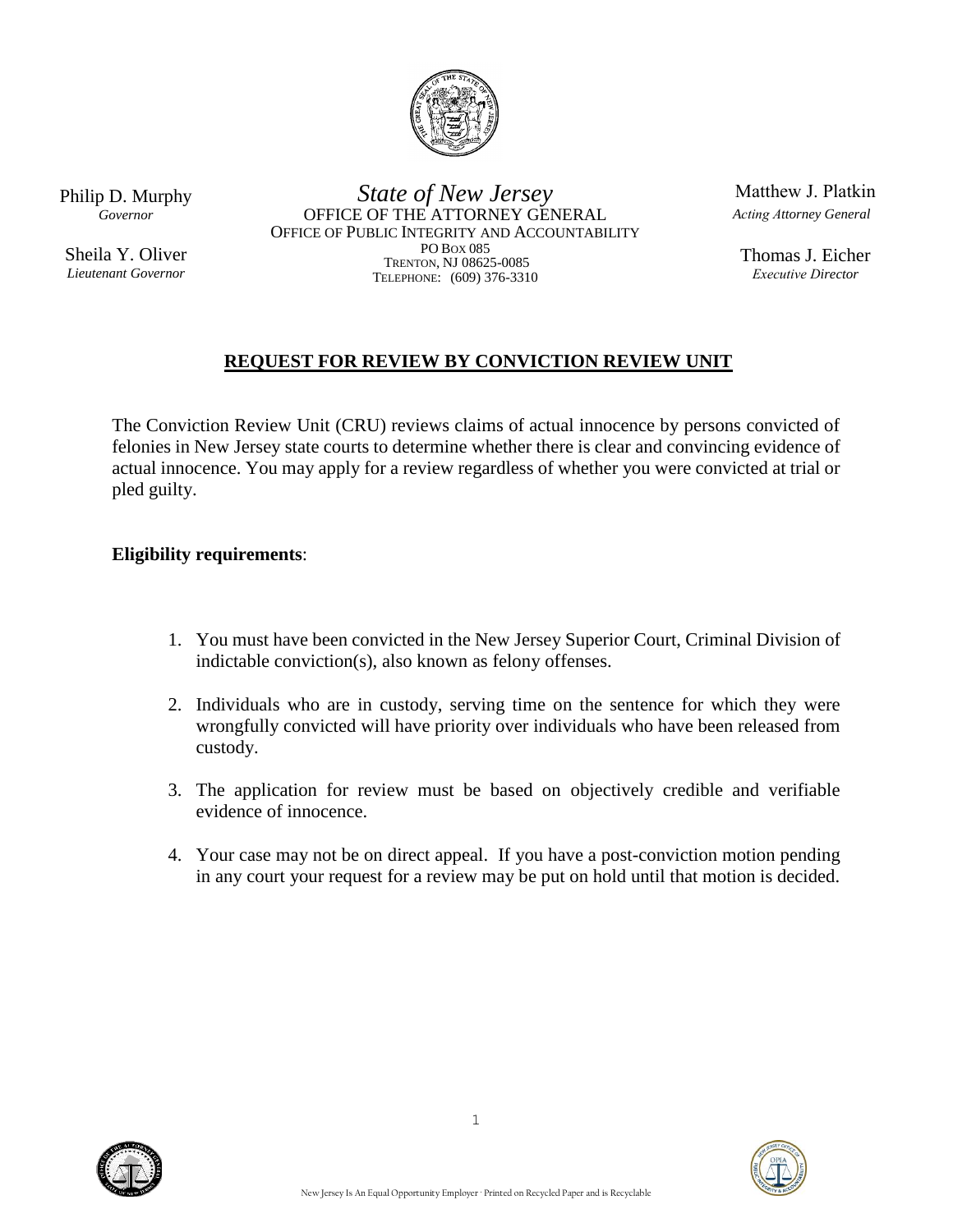| 1.                                                                   |                                                                                     |  |
|----------------------------------------------------------------------|-------------------------------------------------------------------------------------|--|
| 2.                                                                   |                                                                                     |  |
| 3.                                                                   |                                                                                     |  |
| 4.                                                                   |                                                                                     |  |
| 5.                                                                   | <b>Current Address:</b><br>(if incarcerated, Correctional Institution Address)      |  |
|                                                                      |                                                                                     |  |
| 6.                                                                   | Are you currently serving a sentence? YES ______ NO ____                            |  |
| 7.                                                                   |                                                                                     |  |
| 8.                                                                   |                                                                                     |  |
| 9.                                                                   |                                                                                     |  |
|                                                                      | 10. Case Number (Indictment or Accusation Number): _____________________________    |  |
|                                                                      | 11. If applicable, federal habeas docket number: ________________________________   |  |
| 12. Are you <b>currently</b> represented by an attorney? YES __NO __ |                                                                                     |  |
|                                                                      | If so, attorney's name and phone number:                                            |  |
|                                                                      |                                                                                     |  |
|                                                                      | 13. Do you currently have an appeal or post-conviction motion pending in any court? |  |
|                                                                      | $YES$ $NO$ $\qquad$                                                                 |  |
|                                                                      |                                                                                     |  |

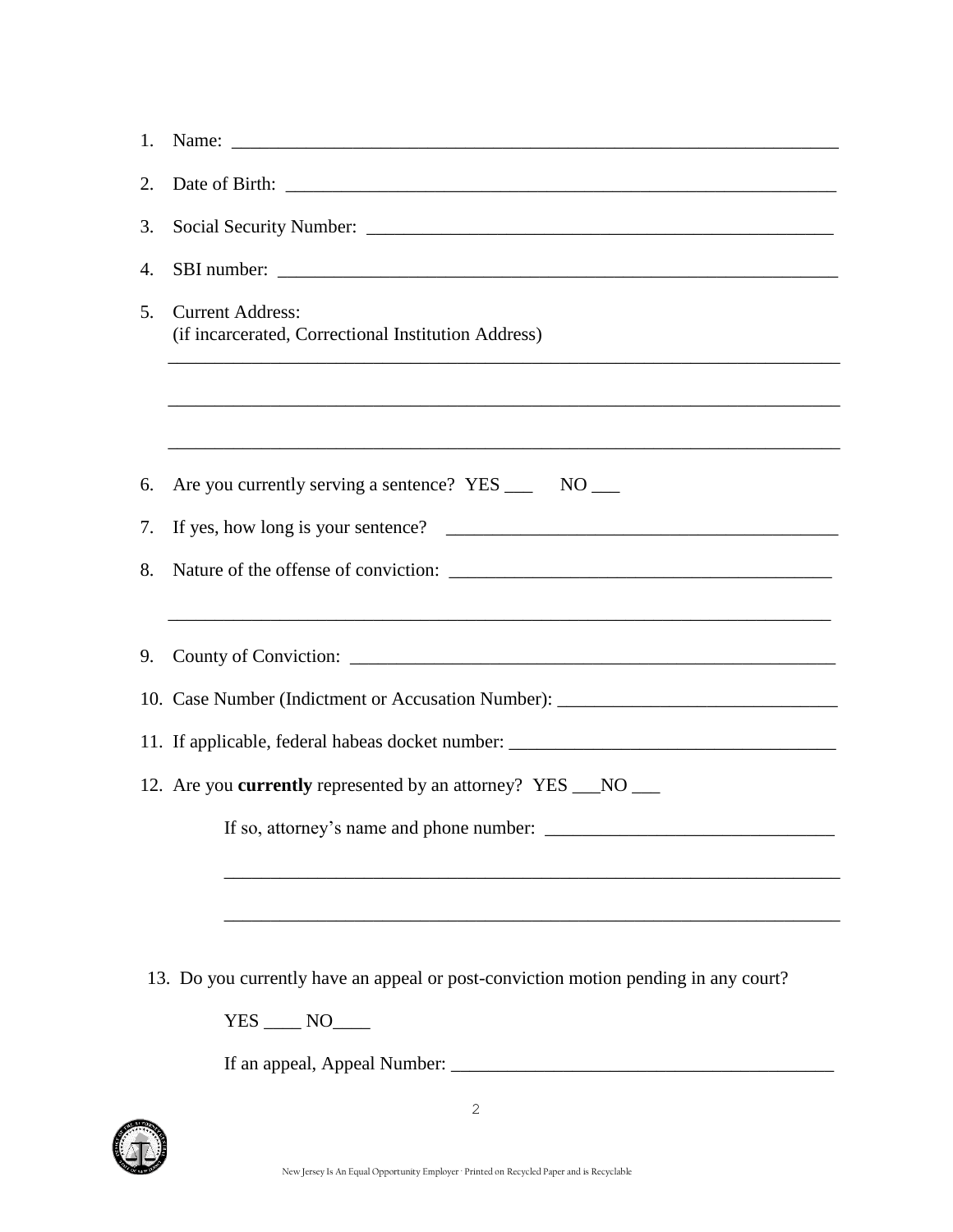14. Has any innocence organization worked on your case? YES \_\_\_\_ NO\_\_\_\_

15. Please explain in detail how you are innocent of the charges and why you believe the CRU should review your case:

16. Is there new evidence in your case that the judge or jury did not hear that you believe demonstrates your actual innocence?

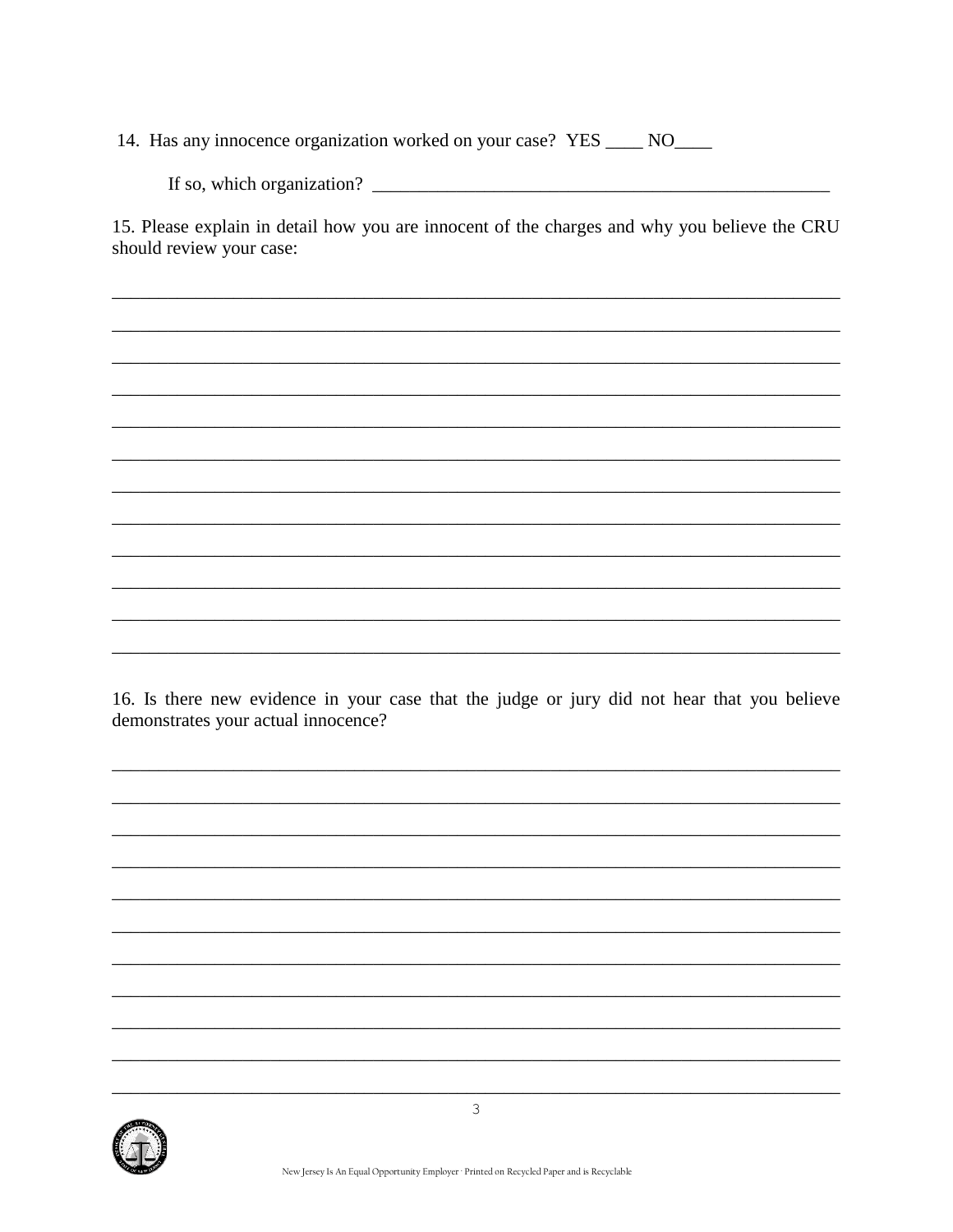17. To fully understand the reasons you say that you are innocent, we may want to review some of the important documents from your case. PLEASE DO NOT SEND THESE DOCUMENTS NOW. If we need a document, you will be contacted and told which documents to send.

Check off the materials which you have in your possession:

| Discovery                                                              |                                   |  |  |
|------------------------------------------------------------------------|-----------------------------------|--|--|
| Appellate Division Opinion(s)                                          |                                   |  |  |
| Briefs filed in the Appellate Division                                 |                                   |  |  |
| Trial transcripts                                                      | If yes, how many volumes:         |  |  |
| Briefs filed on Post-Conviction Relief                                 |                                   |  |  |
| <b>Post-Conviction Relief Opinions</b>                                 |                                   |  |  |
| If yes, how many volumes:<br><b>Post-Conviction Relief Transcripts</b> |                                   |  |  |
| <b>Federal Court Documents</b>                                         | Specify: $\overline{\phantom{a}}$ |  |  |
| <b>Other Legal Documents</b>                                           | Specify:                          |  |  |

18. Please list the name(s) of the attorney(s) who have represented you at past proceedings in your case:

| Trial                         | Name: |
|-------------------------------|-------|
|                               |       |
| Direct Appeal                 |       |
|                               |       |
| <b>Post-Conviction Relief</b> |       |
|                               |       |
| <b>Federal Proceedings</b>    |       |
|                               |       |
| Other:                        |       |